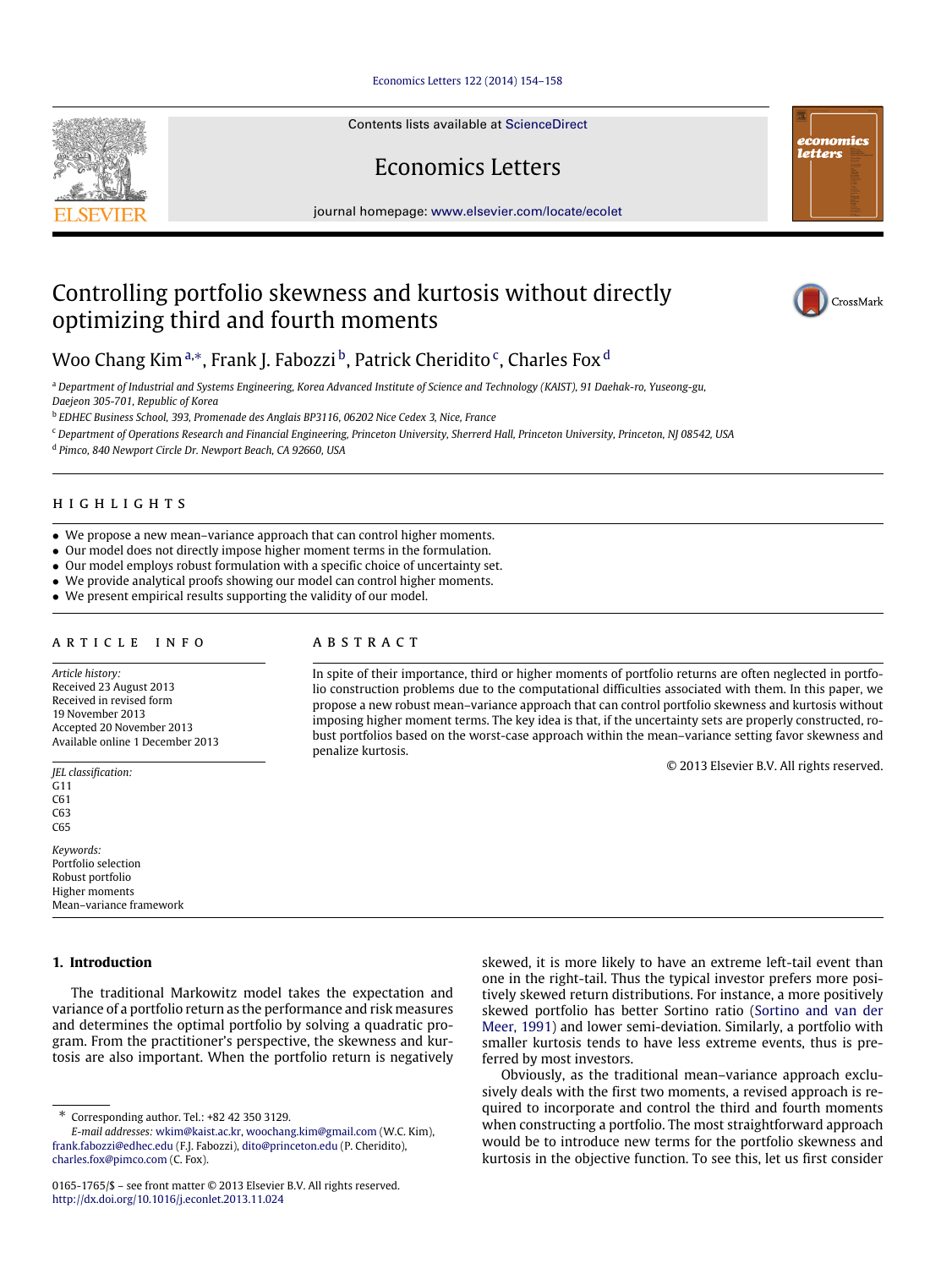the traditional mean–variance formulation as follows.

$$
\max_{w \in \mathcal{C}} \mu' w - \beta w' \Sigma w \tag{1}
$$

where *C* is a convex subset of the hyperplane  $\{w \in \mathbb{R}^n | \sum_i w_i = \emptyset\}$ 1},  $\mu \in \mathbb{R}^n$ ,  $\Sigma \in \mathbb{R}^{n \times n}$  are the expected return and covariance matrix, respectively, and  $\beta > 0$  is the parameter to reflect investor's risk aversion.

Then, given a coskewness matrix  $M_3 = \mathbb{E}[(r-\mathbb{E}r)(r-\mathbb{E}r)'\otimes (r-\mathbb{E}r)]$  $\mathbb{E}(r)^{\prime}$ ]  $\in \mathbb{R}^{n \times n^2}$  for the random return vector  $r \in \mathbb{R}^n$  and Kronecker product ⊗, the third central moment of portfolio return w′ *r* is  $S\left(w,M_3\right)\ \coloneqq\ \mathbb{E}\left(w'r- Ew'r\right)^3\ =\ w'M_3\left(w\otimes w\right).$  Similarly, for a  $\mathbb{E}\left[\left(r-\mathbb{E}r\right)\left(r-\mathbb{E}r\right)'\otimes\left(r-\mathbb{E}r\right)'\otimes\left(r-\mathbb{E}r\right)\right]$  $\mathbb{E}[F] \in \mathbb{R}^{n \times n^3}$ , its fourth central moment is  $K\left(w,M_4\right) := \mathbb{E}\left(w'r - \frac{1}{2}\right)$  $E w'r$ <sup>4</sup> =  $w'M_4$  ( $w \otimes w \otimes w$ ).

Consequently, the mean–variance formulation could be modified by adding third and fourth central moments and solving the optimization problem

$$
\max_{w \in C} \mu' w - \beta w' \Sigma w + \gamma S(w, M_3) - \delta K(w, M_4)
$$
  
for parameters  $\beta, \gamma, \delta \ge 0$ . (2)

While problem [\(2\)](#page-1-0) is intuitive, there are two critical issues. First, the third central moment term *S* ( $w$ ,  $M_3$ ) is a cubic function, thus it makes problem [\(2\)](#page-1-0) non-convex, which causes a significant increase in computational cost. Second, as the coskewness matrix  $M_3$  is 3-dimensional, the number of parameters is of the order of  $n<sup>3</sup>$ , which makes it practically impossible to obtain reliable estimators. The same issues apply to the kurtosis term, only with more difficulties. The main objective of this study is to develop an approach that can control higher moments of portfolio returns within the mean–variance framework without directly imposing third and fourth moment terms in the formulation.

## **2. Models and theories**

Let  $r \in \mathbb{R}^n$  be the random vector representing returns of *n* risky assets. We assume it has finite moments up to order four. Also, let  $r_{i,j} \in \mathbb{R}^n$  for  $i = 1, \ldots, I$ , and  $j = 1, \ldots, J$  be independent and identically distributed (i.i.d.) samples of *r*. Let  $\hat{\mu}_i = \frac{1}{J}\sum_j r_{i,j}$  and  $\hat{\Sigma}_i = \frac{1}{J-1} \sum_j (r_{i,j} - \hat{\mu}_i) (r_{i,j} - \hat{\mu}_i)'$  be the sample mean and sample covariance matrix for the *i*-th sample set, respectively. We also define a joint uncertainty set of  $\left(\hat\mu,\,\hat\Sigma\right)$  ,  $U_{\left(\hat\mu,\,\hat\Sigma\right)}=\left\{\left(\hat\mu_1,\,\hat\Sigma_1\right),\ldots, \right.$  $\left\{\hat\mu_i, \hat\Sigma_i\right\}, \dots, \left\{\hat\mu_I, \hat\Sigma_I\right\}\right\}$  Now, let us consider the robust version of problem [\(1\).](#page-1-1)

$$
\max_{w \in C} \min_{(\hat{\mu}, \hat{\Sigma}) \in U_{(\hat{\mu}, \hat{\Sigma})}} \hat{\mu}' w - \beta w' \hat{\Sigma} w.
$$
 (3)

For a feasible portfolio  $w$  of problem  $(3)$ , let

$$
X_{i,j} = w' r_{i,j},
$$
  
\n
$$
\bar{X}_i = \frac{1}{J} \sum_{j=1}^{J} w' r_{i,j} = \frac{1}{J} \sum_{j=1}^{J} X_{i,j},
$$
  
\n
$$
S_i^2 = \frac{1}{J-1} w' \left( \sum_{j=1}^{J} (r_{i,j} - \hat{\mu}_i) (r_{i,j} - \hat{\mu}_i)' \right) w
$$
  
\n
$$
= \frac{1}{J-1} \sum_{j=1}^{J} (X_{i,j} - \bar{X}_i)^2.
$$

<span id="page-1-1"></span>In addition, let  $\mu = \mathbb{E}X_{i,j}$ ,  $\sigma^2 = \mathbb{E}\left[X_{i,j} - \mu\right]^2$ ,  $\mu_3 = \mathbb{E}\left[X_{i,j} - \mu\right]^3$ and  $\mu_4 = \mathbb{E}\left[X_{i,j} - \mu\right]^4$ . Also, for  $i = 1, \ldots, I$ , we define  $f_i(w) := \hat{\mu}'_i w - \beta w' \hat{\Sigma}_i w = \bar{X}_i - \beta S_i^2,$  $f(w) := \min$  $(\hat{\mu}, \hat{\Sigma}) \in U_{(\hat{\mu}, \hat{\Sigma})}$  $\hat{\mu}'w - \beta w' \hat{\Sigma}w = \min_i f_i(w).$ 

<span id="page-1-3"></span>We first give a limit result for  $f_i(w)$  when  $J \to \infty$ .

**Theorem 2.1.** *For every*  $w \in C$ *, one has* 

$$
\sqrt{J}\left[f_i(w) - \mathbb{E}f_i(w)\right] \stackrel{d}{\rightarrow} N(0, \sigma^2 - \beta^2 \sigma^4 - 2\beta \mu_3 + \beta^2 \mu_4)
$$
  
for  $J \rightarrow \infty$ .

# **Proof.** Consider

<span id="page-1-0"></span>
$$
\sqrt{J} \left[ f_i(w) - \mathbb{E} f_i(w) \right]
$$
\n
$$
= \sqrt{J} \left( \bar{X}_i - \frac{\beta}{J-1} \sum_j \left( X_{i,j} - \bar{X}_i \right)^2 \right) - \sqrt{J} \left( \mu - \beta \sigma^2 \right)
$$
\n
$$
= \sqrt{J} \left[ \bar{X}_i - \frac{\beta}{J} \left\{ \sum_j \left[ \left( X_{i,j} - \mu \right) - \left( \bar{X}_i - \mu \right) \right]^2 + S_i^2 \right\} \right]
$$
\n
$$
- \sqrt{J} \left( \mu - \beta \sigma^2 \right)
$$
\n
$$
= \sqrt{J} \left[ \bar{X}_i - \frac{\beta}{J} \left\{ \sum_j \left( X_{i,j} - \mu \right)^2 - 2J \left( \bar{X}_i - \mu \right)^2 \right\} \right]
$$
\n
$$
+ J \left( \bar{X}_i - \mu \right)^2 + S_i^2 \right\} \right] - \sqrt{J} \left( \mu - \beta \sigma^2 \right)
$$
\n
$$
= \sqrt{J} \left[ \frac{1}{J} \sum_j X_{i,j} - \frac{\beta}{J} \sum_j \left( X_{i,j} - \mu \right)^2 \right]
$$
\n
$$
+ \beta \left( \bar{X}_i - \mu \right)^2 - \frac{\beta}{J} S_i^2 \right] - \sqrt{J} \left( \mu - \beta \sigma^2 \right)
$$
\n
$$
= \frac{\sqrt{J} \left[ \frac{1}{J} \sum_j \left( X_{i,j} - \beta \left( X_{i,j} - \mu \right)^2 \right] - \left( \mu - \beta \sigma^2 \right) \right]}{\left( \sigma \right)}
$$
\n
$$
+ \frac{\sqrt{J} \beta \left( \bar{X}_i - \mu \right)^2}{\left( \sigma \right)} - \frac{\beta}{\sqrt{J}} S_i^2.
$$

<span id="page-1-2"></span>Since  $\mathbb{E}\left[\frac{1}{j}\sum_j \left\{X_{i,j} - \beta\left(X_{i,j} - \mu\right)^2\right\}\right] = \mu - \beta\sigma^2$ , by the Central Limit Theorem (CLT), (*a*)  $\stackrel{d}{\rightarrow} N$   $\left(0, \sqrt{x} \ar\left[X_{i,j} - \beta\left(X_{i,j} - \mu\right)^2\right]\right)$ . Next, Since  $\bar{X}_i - \mu \stackrel{P}{\rightarrow} 0$  by the Weak Law of Large Numbers, and  $\sqrt{J}(\bar{X}_i - \mu) \stackrel{d}{\rightarrow} N(0, \sigma^2)$  by CLT, by Slutsky's Theorem,  $(b) \stackrel{d}{\rightarrow} 0$ . Finally, since  $\frac{1}{\sqrt{J}} \rightarrow 0$  and  $S_i^2$  $\stackrel{P}{\rightarrow}$   $\sigma^2$ , (*c*)  $\stackrel{P}{\rightarrow}$  0. Thus, again by Slutsky's Theorem,

$$
\sqrt{J} [f_i(w) - \mathbb{E} f_i(w)] \xrightarrow{d} N \left( 0, \mathbb{V}ar \left[ X_{i,j} - \beta (X_{i,j} - \mu)^2 \right] \right).
$$
  
Since  $\mathbb{C}ov \left[ X_{i,j}, (X_{i,j} - \mu)^2 \right] = \mu_3$  and  $\mathbb{V}ar \left[ (X_{i,j} - \mu)^2 \right] = \mu_4 - \sigma^4$ ,  
 $\mathbb{V}ar \left[ X_{i,j} - \beta (X_{i,j} - \mu)^2 \right]$   
 $= \mathbb{V}ar \left[ X_{i,j} \right] - 2\beta \mathbb{C}ov \left[ X_{i,j}, (X_{i,j} - \mu)^2 \right] + \beta^2 \mathbb{V}ar \left[ (X_{i,j} - \mu)^2 \right]$   
 $= \sigma^2 - 2\beta \mu_3 + \beta^2 \mu_4 - \beta^2 \sigma^4.$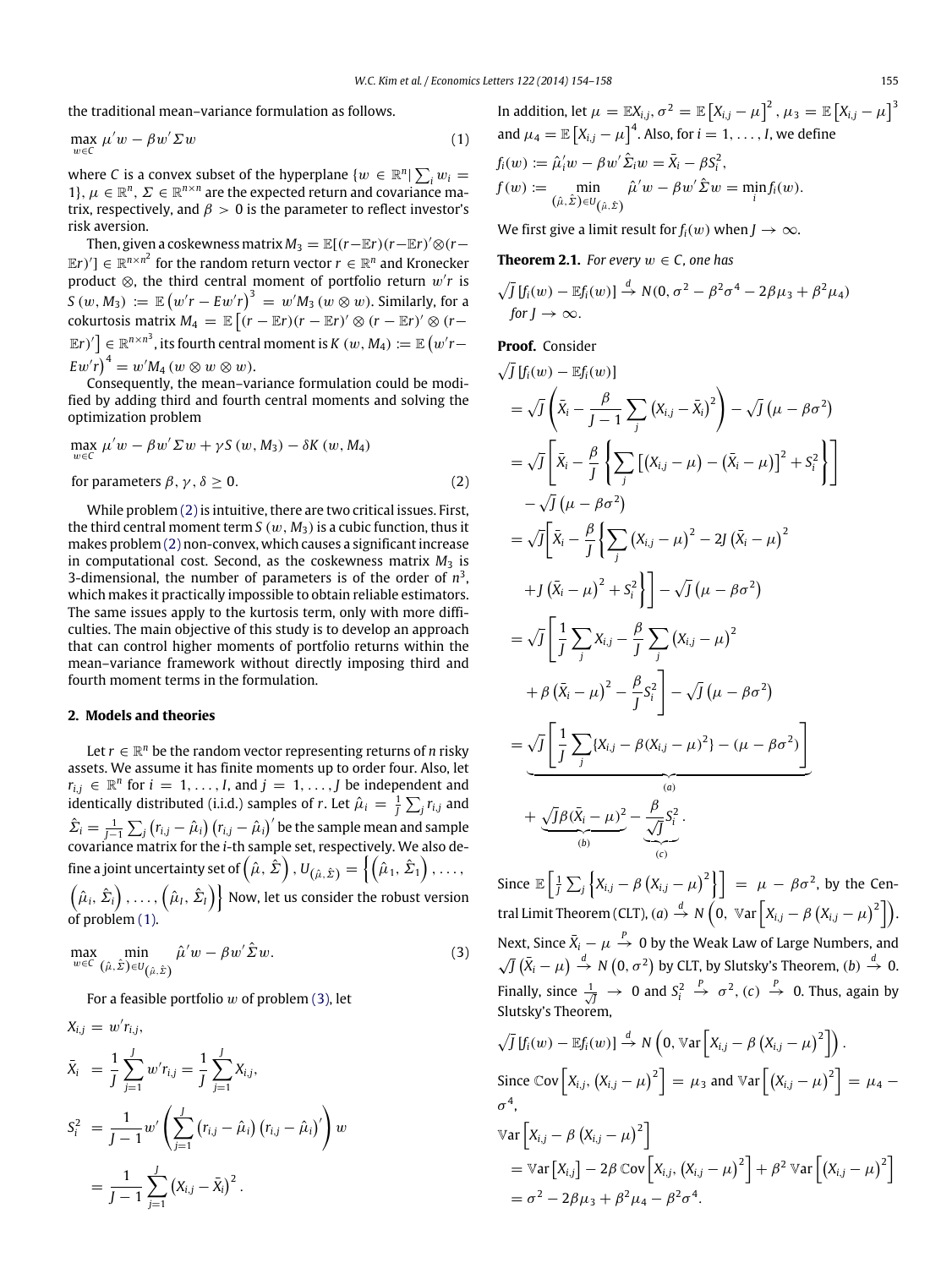This yields  $\sqrt{J} [f_i(w) - \mathbb{E} f_i(w)] \overset{d}{\rightarrow} N(0, \sigma^2 - \beta^2 \sigma^4 - 2\beta \mu_3 +$  $\beta^2\mu_4$ ).  $\blacksquare$ 

<span id="page-2-0"></span>The following is a limit result for  $f(w)$  when  $I, J \rightarrow \infty$ .

**Theorem 2.2.** Let 
$$
\mu_f = \mu - \beta \sigma^2
$$
 and  $\sigma_f = \left[\frac{1}{J}(\sigma^2 - \beta^2 \sigma^4 - 2\beta\mu_3 + \beta^2\mu_4)\right]^{1/2}$ . Then, one has  
\n
$$
\lim_{I,J \to \infty} \mathbb{P}\left[\sqrt{2\log I}\left(\frac{f(w) - \mu_f}{\sigma_f}\right) + \log \frac{I^2}{(2\sqrt{\pi} \log I)} \ge x\right]
$$
\n
$$
= \exp\left[-\exp(x)\right].
$$

**Proof.** Since  $f(w) = \min_i f_i(w)$  and the  $f_i(w)$ 's are i.i.d., if each  $f_i(w)$  were normal,  $f(w)$  would be the smallest order statistic of a normal random variable with mean  $\mu_f$  and variance  $\sigma_f^2.$  [Wilks](#page-4-1) [\(1948\)](#page-4-1) has shown that the largest order statistic *Z*(*I*) from *I* standard normal samples satisfies the limiting distribution:

$$
\lim_{l\to\infty} \mathbb{P}\left[\sqrt{2\log l}Z_{(l)} - \log \frac{l^2}{(2\sqrt{\pi}\log l)} \leq x\right]
$$
  
=  $\exp\left[-\exp(-x)\right].$ 

Consequently, by symmetry, for the smallest order statistic  $Z_{\left(1\right)}$ , we have

$$
\lim_{l\to\infty} \mathbb{P}\left[\sqrt{2\log l}Z_{(1)} + \log \frac{l^2}{(2\sqrt{\pi}\log l)} \geq -x\right]
$$
  
=  $\exp\left[-\exp\left(-x\right)\right].$ 

By [Theorem 2.1,](#page-1-3) it follows that

$$
\mathbb{P}\left[\sqrt{2\log I}\left(\frac{f(w)-\mu_f}{\sigma_f}\right)+\log\frac{I^2}{(2\sqrt{\pi}\log I)}\geq -x\right]
$$
  
\n
$$
\rightarrow \exp[-\exp(-x)]
$$

for  $I, I \rightarrow \infty$ , which completes the proof.  $\blacksquare$ 

The following theorem is the main finding of our study and shows that formulation [\(3\)](#page-1-2) is likely to prefer portfolio returns with higher skewness and lower kurtosis.

<span id="page-2-1"></span>**Theorem 2.3.** Consider two feasible portfolios  $w^1$  and  $w^2$  for prob*lem* [\(3\)](#page-1-2) *whose returns have the same expectation and variance. Moreover, assume that*  $w<sup>1</sup>$  *has larger skewness and smaller kurtosis than*  $w^2$ . More specifically, for  $X_{i,j}^k = \left(w^k\right)' r_{i,j}, \ k=1,2$ , it is assumed that

$$
\mu := \mathbb{E}\left[X_{i,j}^1\right] = \mathbb{E}\left[X_{i,j}^2\right] \n\sigma^2 := \mathbb{E}\left[X_{i,j}^1 - EX_{i,j}^1\right]^2 = \mathbb{E}\left[X_{i,j}^2 - EX_{i,j}^2\right]^2 \n\mu_3^1 := \mathbb{E}\left[X_{i,j}^1 - EX_{i,j}^1\right]^3 \ge \mathbb{E}\left[X_{i,j}^2 - EX_{i,j}^2\right]^3 := \mu_3^2 \n\mu_4^1 := \mathbb{E}\left[X_{i,j}^1 - EX_{i,j}^1\right]^4 \le \mathbb{E}\left[X_{i,j}^2 - EX_{i,j}^2\right]^4 := \mu_4^2,
$$

where at least one of two inequalities is strict. Then for  $\mu_f := \mathbb{E}$  $\left[ f\left( w^{1}\right) \right] =\Bbb{E}\left[ f\left( w^{2}\right) \right] =\mu -\beta \sigma ^{2}$  one has

$$
\mathbb{P}\left[f\left(w^{1}\right)\geq\mu_{f}\right],\,\mathbb{P}\left[f\left(w^{2}\right)\geq\mu_{f}\right]\rightarrow0\text{ for }I,J\rightarrow\infty,
$$

and for  $y < \mu_f$ , and I , J large enough,

$$
\mathbb{P}\left[f\left(w^{1}\right)\geq y\right]>P\left[f\left(w^{2}\right)\geq y\right].
$$

**Proof.** Denote 
$$
\sigma_f^k = \eta^k / \sqrt{J}
$$
, where  $\eta^k = \sqrt{\sigma^2 - \beta^2 \sigma^4 - 2\beta \mu_3^k + \beta^2 \mu_4^k}$ . We know from Theorem 2.2 that

for large *I* and *J*,  $\mathbb{P}\left[f\left(w^{1}\right) \geq y\right]$  is close to  $\exp\left[-\exp\left(x_{l,j}^{k}\right)\right]$ , where

$$
x_{I,J}^k := \sqrt{2 \log I} \sqrt{J} \left( \frac{y - \mu_f}{\eta^k} \right) + \log \frac{I^2}{2 \sqrt{\pi} \log I}.
$$

In particular,  $\mathbb{P}\left[f\left(w^k\right)\geq \mu_f\right]$  tends to zero for  $I,J$   $\rightarrow$   $\infty$ . Moreover, since  $\eta^1 < \eta^2$ , one obtains

$$
x_{I,J}^2 - x_{I,J}^1 = \sqrt{2 \log I} \sqrt{J} \left(\mu_f - y\right) \left(\frac{1}{\eta^1} - \frac{1}{\eta^2}\right) \quad \text{for } y < \mu_f,
$$

from which it follows that  $\mathbb{P}\left[f\left(w^{1}\right) \geq y\right] > P\left[f\left(w^{2}\right) \geq y\right]$  for large enough *I*, *J*.

[Theorem 2.3](#page-2-1) implies that, if the joint uncertainty set  $U_{\left(\hat\mu,\hat\varSigma\right)}$  contains a large number of pairs of sample means and sample covariances, and also each pair of sample mean and sample covariance is obtained from a large number of samples, problem [\(3\)](#page-1-2) is likely to favor a portfolio with high skewness and low kurtosis, a desired property sought by investors.

Intuitively speaking, as a portfolio  $w$  becomes more positively skewed,  $f_i(w) = \bar{X}_i - \beta S_i^2$  becomes less dispersed. More specifically, since  $\text{Cov}\left[\bar{X}_i, S_i^2\right] = \mu_3 / J$  [\(Zhang,](#page-4-2) [2007\)](#page-4-2), a sample variance from a more positively skewed portfolio tends to increase as the realized value of the corresponding sample mean increases. Thus,  $\bar{X}_i$  and  $-\beta S_i^2$  tend to move in opposite directions, causing a "diversification effect'' between the two terms. Thus, the worst case solution of problem [\(3\)](#page-1-2) gets better as the portfolio becomes more skewed, ultimately enforcing problem [\(3\)](#page-1-2) more likely to favor portfolios that are more skewed.

[Fig. 1](#page-3-0) graphically illustrates the reasoning above, that is, the value of problem [\(3\)](#page-1-2) is likely to be higher for a positively skewed portfolio (left figure) than for a negatively skewed one (right figure), thus is preferred by the robust approach as described above.

The same intuition holds for the kurtosis. The worst case solution tends to get worse as the variance of  $f_i(w)$  increases, and because  $\mathbb{V}\text{ar}\left[S_i^2\right] = \mu_4 - \sigma^4$ , a portfolio with a heavy tailed return distribution is penalized by problem [\(3\).](#page-1-2)

[Theorem 2.3](#page-2-1) provides a theoretical explanation of the findings of [Martin](#page-4-3) [et al.](#page-4-3) [\(2010\)](#page-4-3). They advocate the use of robust statistics in portfolio optimization, arguing that they can provide reliable identification of outliers. Our results show that robust portfolios tend to produce return distributions with thinner tails than their nonrobust counterparts and are thus less likely to be affected by the outliers.

We conclude this section with the following theorem which guarantees that one can easily obtain the solution for problem [\(3\).](#page-1-2)

<span id="page-2-2"></span>**Theorem 2.4.** *If C is defined only with a finite number of linear constraints, the solution for problem* [\(3\)](#page-1-2) *can be obtained by solving a convex quadratically constrained quadratic program (QCQP) problem:*

$$
\max_{w \in C, z} z
$$
  
s.t.  $z \le \hat{\mu}_i' w - \beta w' \hat{\Sigma}_i w$  for  $i = 1, ..., I$ .

**Proof.** Proof is omitted as it is well known that a linear program with quadratic constraints can be efficiently solved by Newtontype algorithms. See [Boyd](#page-4-4) [and](#page-4-4) [Vandenberghe](#page-4-4) [\(2004\)](#page-4-4).

#### **3. Empirical analysis**

In our empirical analysis, we construct both mean–variance optimal portfolios and robust portfolios with daily returns of the 10 industry portfolios for the years ranging from 1983 to 2012 used in a series of papers by Fama and French, yielding 7566 days in total. The data set is obtained from the online data library of Kenneth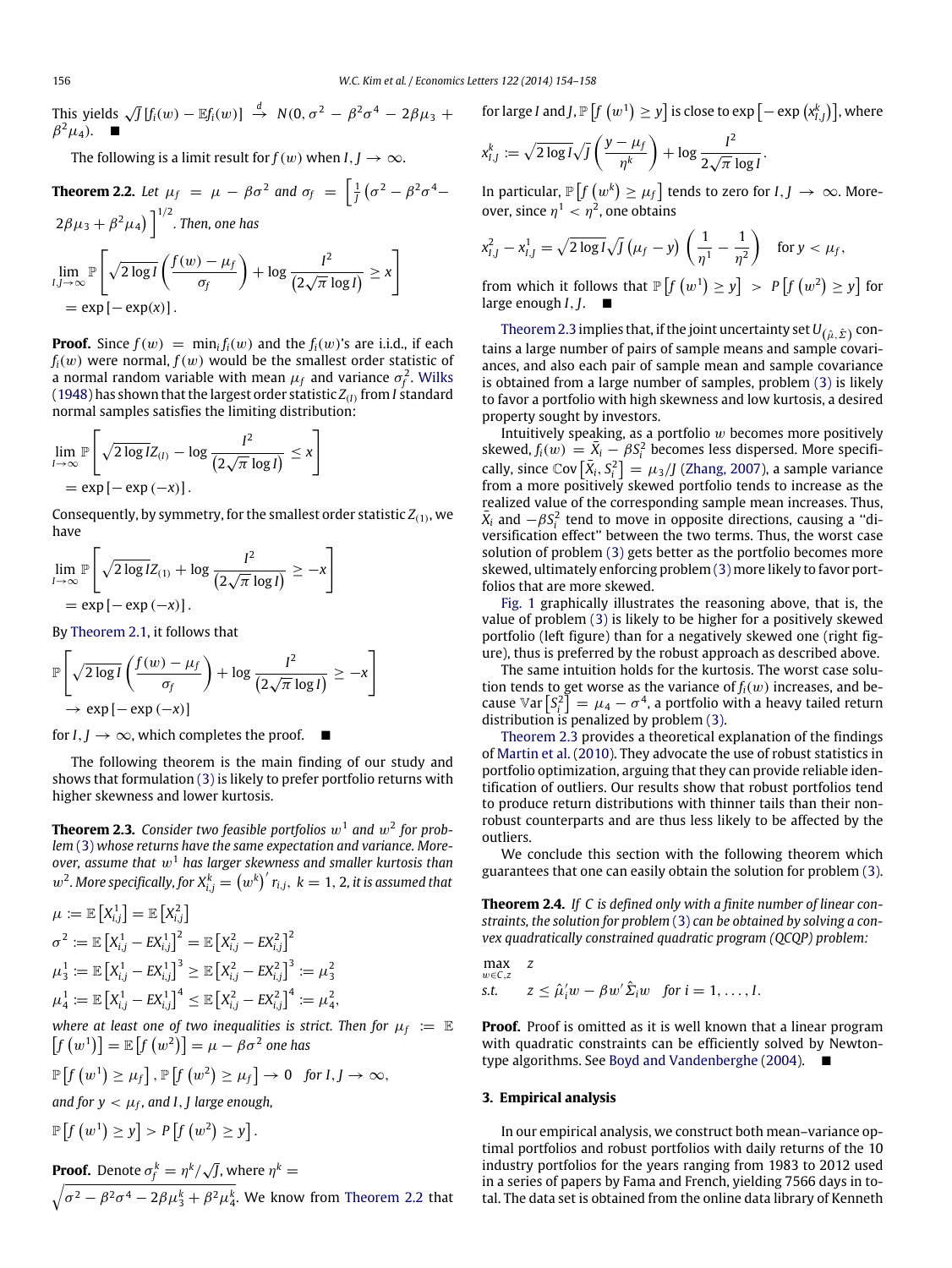<span id="page-3-0"></span>

Fig. 1. Sample means and sample variances of skew normal random variables. While the first two moments of the random variables represented by the two figures above are identical, the one on the left figure is positively skewed whereas the one on the right figure is negatively skewed. Dotted lines represent the indifference curves for the objective function of problem [\(3\)](#page-1-2) when  $\beta = 1$ . Consequently, the solution for the inner problem of (3) gets worse as more points appear in the north-west region. A positively skewed portfolio (left) is less likely to have points in the north-west region than a negatively skewed portfolio (right). Thus it is likely to have a higher value. See [Azzalini](#page-4-5) [and](#page-4-5) [Dalla](#page-4-5) [Valle](#page-4-5) [\(1996\)](#page-4-5) and [Azzalini](#page-4-6) [and](#page-4-6) [Capitanio](#page-4-6) [\(1999\)](#page-4-6) for the details of skew normal distribution.

#### <span id="page-3-2"></span>**Table 1**

Summary statistics of 10 industry portfolios with market portfolio based on daily returns.

| Moments                                    | First $(\times 10^{-4})$ | Second central $(\times 10^{-4})$ | Third central ( $\times$ 10 <sup>-7</sup> ) | Fourth central ( $\times$ 10 <sup>-7</sup> ) |
|--------------------------------------------|--------------------------|-----------------------------------|---------------------------------------------|----------------------------------------------|
| Market                                     | 2.97                     | 1.26                              | $-9.02$                                     | 3.00                                         |
| Consumer non-durables                      | 4.07                     | 0.93                              | $-6.94$                                     | 2.04                                         |
| Consumer durables                          | 2.52                     | 2.24                              | $-11.34$                                    | 5.67                                         |
| Manufacturing                              | 3.60                     | 1.34                              | $-13.97$                                    | 4.05                                         |
| Oil, gas, and coal extraction and products | 4.21                     | 2.14                              | $-8.10$                                     | 8.67                                         |
| Business equipment                         | 2.96                     | 2.59                              | $-1.91$                                     | 7.93                                         |
| Telephone and television transmission      | 3.08                     | 1.62                              | $-2.58$                                     | 4.02                                         |
| Wholesale, retail, and some services       | 3.51                     | 1.40                              | $-6.03$                                     | 2.75                                         |
| Healthcare, medical equipment, and drugs   | 3.61                     | 1.35                              | $-9.36$                                     | 2.90                                         |
| <b>Utilities</b>                           | 3.00                     | 0.95                              | $-0.37$                                     | 2.17                                         |
| Other                                      | 2.86                     | 1.72                              | $-5.82$                                     | 4.91                                         |

R. French.<sup>[1](#page-3-1)</sup> To solve problem  $(3)$ , we solve the equivalent convex QCQP formulation as given in [Theorem 2.4.](#page-2-2) As for the solver, we employ CVX, a package for specifying and solving convex programs by [CVX](#page-4-7) [Research,](#page-4-7) [Inc.](#page-4-7) [\(2011\)](#page-4-7) and [Grant](#page-4-8) [and](#page-4-8) [Boyd](#page-4-8) [\(2008\)](#page-4-8). The computation times are not reported because they are trivial in all cases. [Table 1](#page-3-2) provides summary statistics for the 10 industry portfolios along with the US market portfolio which is also obtained from French's database.

We conduct three sets of empirical tests to see if the claims in the previous section hold. More specifically, we compare third and fourth moments of mean–variance optimal portfolios and robust portfolios by varying (1) β: risk aversion parameter, (2) *I*: number of pairs of sample means and sample covariance matrices in the uncertainty set, and (3) *J*: number of daily returns used to obtain the sample mean and sample covariance matrix. The parameters for the base case are set as follows:  $\beta = 1$ ,  $I = 100$ , and  $I = 1$ .

[Fig. 2](#page-3-3) illustrates the results for the base case. We construct 100 robust portfolios along with the mean–variance optimal portfolio whose parameters are obtained from the whole sample data. Each dot in [Fig. 2](#page-3-3) represents the pair of third and fourth central moments for each robust portfolio estimated over the whole sample period. Of 100 robust portfolios constructed, 100 have higher third central moments and lower fourth central moments, indicating that problem [\(3\)](#page-1-2) indeed favors skewness and penalizes kurtosis.

[Fig. 3](#page-4-9) depicts the test results when  $\beta$ , *I* and *J* are varied while other parameters are set as the base case. Panel A illustrates that, in most of the cases, the robust portfolios dominate the mean– variance optimal portfolios in both moments (that is, higher third central moment and lower fourth central moment), indicating that

<span id="page-3-3"></span>

**Fig. 2.** Test results for based case ( $\beta = 1$ ,  $I = 100$ , and  $J = 1000$ ).

our argument is insensitive to the changes in  $\beta$ . Panels B and C summarize the results when the values of *I* and *J* are varied respectively. These results depict that the robust portfolios are likely to have better third and fourth central moments than the mean– variance as *I* and *J* increase, as proved in [Theorem 2.3.](#page-2-1)

## **4. Conclusions and future directions**

In this paper, we demonstrate mathematically that if the uncertainty sets are properly constructed, robust portfolios based on the worst-case approach under the mean–variance setting favors skewness and penalizes kurtosis. Based on this finding, we propose a new mean–variance approach that can control portfolio skewness and kurtosis without imposing higher moment terms. The empirical evidence presented supports this finding.

One promising direction is to link the findings of this study to research utilizing *L*-moments and trimmed *L*-moments for financial applications such as [Darolles](#page-4-10) [et al.](#page-4-10) [\(2009\)](#page-4-10), [Qin](#page-4-11) [\(2012\)](#page-4-11), and [Yanou](#page-4-12) [\(2013\)](#page-4-12). One of the main findings of this study is that the per-

<span id="page-3-1"></span> $1 \;$ [http://mba.tuck.dartmouth.edu/pages/faculty/ken.french/data\\_library.html.](http://mba.tuck.dartmouth.edu/pages/faculty/ken.french/data_library.html)